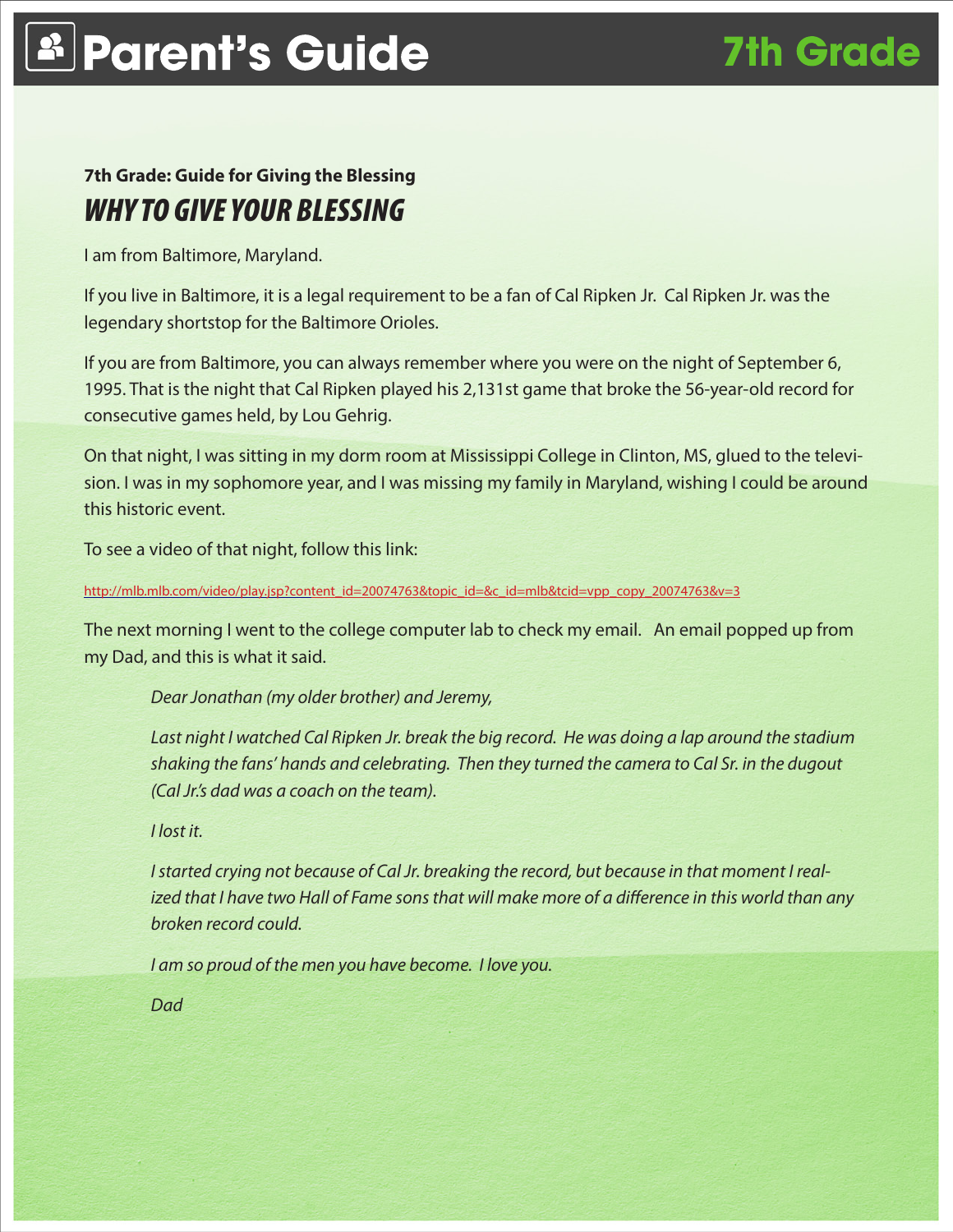#### 98 WORDS

Those 98 words that my Dad wrote to me aren't just any words. They are a gift unlike any other gift I can ever receive.

Only one person exists on this planet that can offer me a father's blessing, and that is my Dad.

Why is the blessing of a father a big deal? Just talk to grown men and women who never got one. In fact many of you read those 98 words my father gave me, and you were immediately filled with sadness and grief. You would have done just about anything to have your own 98-word gift from your father. Maybe your Dad was abusive, absent, sick, emotionally distant, or just plain scared. Maybe your Dad never received his 98 words, so he had no idea how to give it to you.

The ultimate reality is this. The best gift I ever received from my Father was not money, a car, or a college education. The best gift he and my Mom gave me was their blessing.

98 words is just an example of a parenting posture that said, "You have my approval. I believe in who you are, not just what you do. I unleash you to go into this world and make a difference."

There is nothing more powerful than the transfer of Blessing from parent to child.

## *The best gift my Dad and my Mom gave me was their blessing.*

### ULEASHING YOUR TEENAGER

Giving your teenager a Blessing will unleash them. It will free them to take on the world with your approval.

The term Blessing can mean an unexpected gift, but it can also mean the invoking of favor on a person. The latter term is what we are describing in this eBook.

A few years ago, I was asked to participate with a Dad who wanted to hold a special evening of blessing for his 18-year-old son.

He asked a few of us men who had been influential in his life to attend. After spending some time sharing with the young man, the father took his turn.

He asked his son to kneel down on the ground in front of him. Then he walked over to a closet and brought out a huge Braveheart sword that he had purchased for this special evening.

He laid the sword on his son's shoulder and said something I will never forget. "Son, I know many 30- and 40-year-old men who act like children because no one ever told them they were men. So tonight, on your 18th birthday, I say to you that you knelt down as a boy, but you will rise as a man."

It was one of the most powerful parenting moments I have ever witnessed. To watch the look on that young man's face. He stood with pride. He was a man because his dad said he was.

The Blessing was unleashed. When you unleash your blessing, you unleash your teenager to change the world.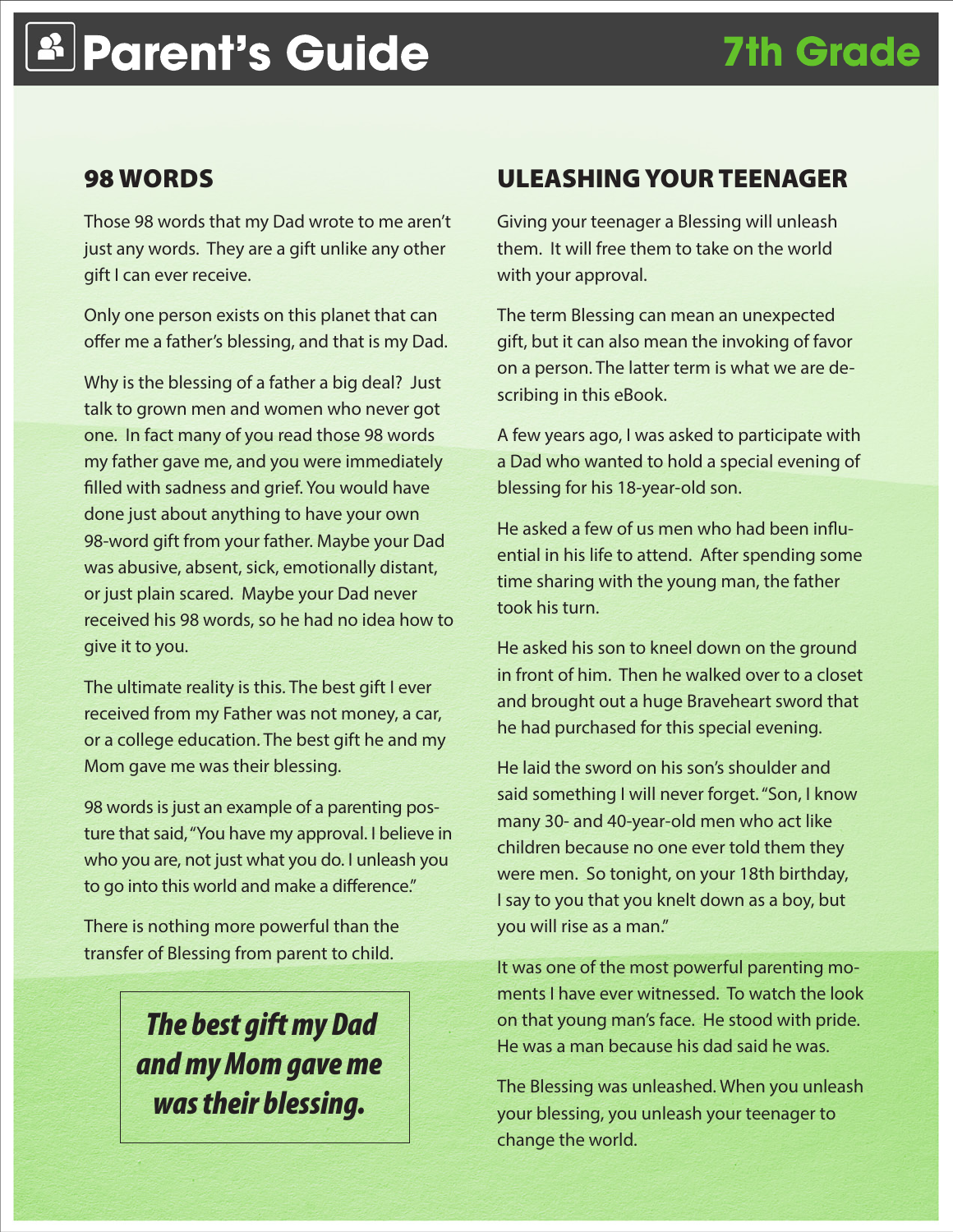### WHEN TO GIVE YOUR BLESSING

By now I hope that you are sold on why it is important to give your Blessing away to your teenager. But how do you give it away? When should you give it away? How often should you give it away?

When my first son was born, I started a practice at his birthday party of giving him a public blessing. I will admit it felt a little weird speaking a blessing over a little baby, but it was a rhythm that I was determined to get into. Every year both of my boys now understand, that just before they blow out the candles on their cake, I will offer a short blessing to them.

I would like to suggest that you give a similar Blessing to your 7th grader on or around their 13th birthday.

All families establish their own traditions, and it is those traditions that tell their story. It would be wise and strategic for you as a parent to make a Blessing Ceremony a huge part of that story.

#### *Do What Fits You and Your Teenager*

If you decide to do a Blessing Ceremony for your teenager, I want to spend some time setting you up for success. It is a big deal to put your heart out there for your teenager to see, so I want to make sure that it is a positive experience for you.

That is why before you do the Blessing Ceremony, you should probably talk to your teenager.

Teenagers typically don't like to be surprised publicly, so let them know what you are planning to do.

It is important that you tell them that they have no choice regarding whether or not they get your Blessing. But they do have a choice in how they receive it. You can offer them these three options.

- A Written Note of Blessing Your teenager will receive from you a letter with a written Blessing from you as their parent. This will be for them alone to enjoy. Your teenager might be shy or extremely introverted, and this option may fit them perfectly.
- A Family Dinner The family will come together for a special dinner. The favorite food of your teenager will be served. During the dinner you will give a public Blessing to your teenager and offer the family members a chance to do the same.
- A Public Blessing Your teenager might be a party animal and an extrovert, and they may love the idea of you giving them a party for their Blessing Ceremony. This might be terrifying for you to speak publicly about anything, but remember it is more terrifying for your teenager to miss out on a Blessing. So channel as much strength as you can to rise to the occasion! Also, never fear, we will have some written Blessings for you to use to prepare. It is perfectly okay to read your Blessing. It works just the same.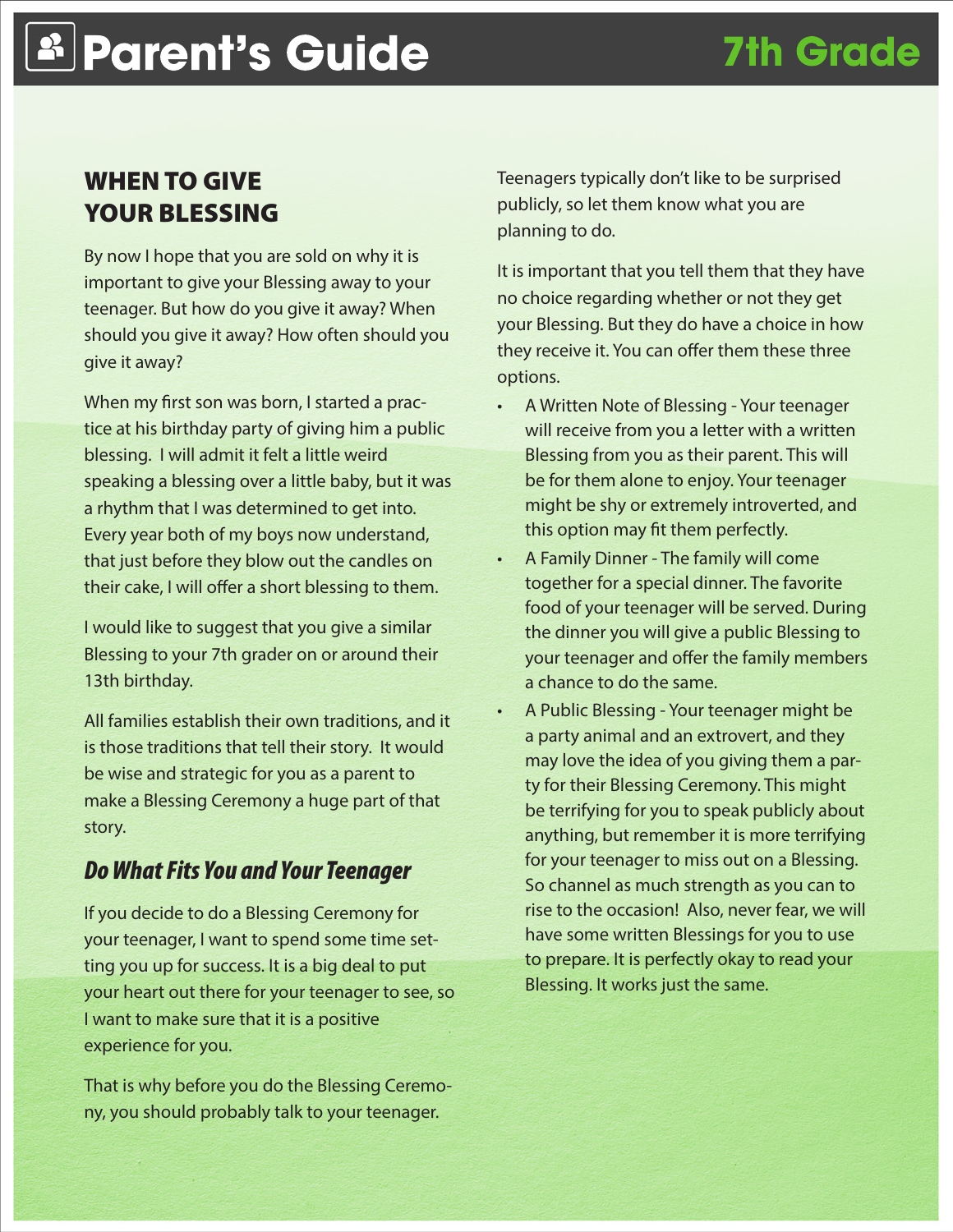### HOW TO GIVE YOUR BLESSING

When you finally get up the courage to unleash your Blessing, so that you can unleash your teenager, what do you say?

Here are some things that you don't say:

"I love you because you scored 32 points in the game last night. I am proud of your success as an athlete, and I encourage you to score 33 points in the next game. Keep getting better."

Some of you may say, "What's wrong with that?" When you bless your teenager's performance, you are saying to them that they can have your approval as long as they do something.

The beauty of a Blessing exists because it is not about what you do but who you are. As the parent, there is no one else on the planet that truly knows the heart of your teenager more than you. The Blessing is a time for you to hold up a mirror to their soul and explain to them who they are, not just what they have done.

Here are some examples of Blessing your teenager's identity:

- I know you to be a kind person who takes care of those in need.
- • I marvel at how patient you are. I want you to know that I see you are slow to become angry, and I admire that.
- One of the things I respect the most is a hard worker, and when I watch you, I see a very hard worker.
- You have a natural beauty that no make-up or outfit could ever enhance. You are truly beautiful.
- When you walk into a room, you light it up. You have been given the gift of charisma, where you shine from your soul for others to see.
- • I appreciate how you think before you speak. You are a deep thinker, and that is going to serve you well in life.
- These kinds of statements cut to the heart of who your teenager really is, not what they can do. These kinds of statements are the bricks and mortar by which your teenager will build their self-image.
- I don't want you to be afraid to brag on their accomplishments, but if that is the extent of the Blessing, you might be sending the wrong message.

When you bless their identity rather than their performance, they won't need to earn your approval; they will already have it.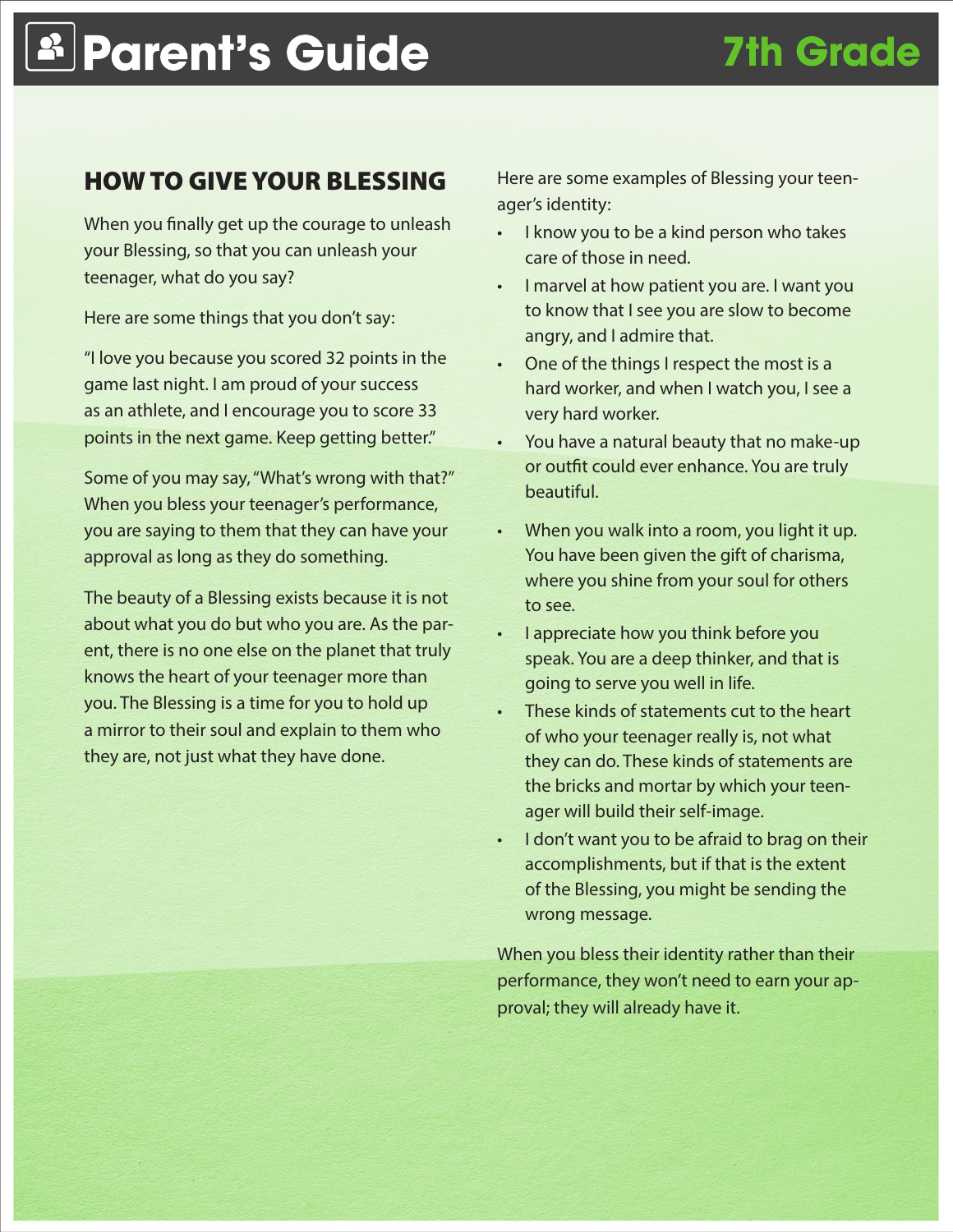### SHARE YOUR DREAM FOR THEM IN THE COMING YEAR

There is a fine line between controlling your teenager and guiding your teenager. Hidden within each Blessing is a golden opportunity to guide your teenager with love.

Take some time in the Blessing to share your dream for them in the coming year.

Here are some examples:

- My dream for you in the coming year is that you will continue to grow in your love for others, that you will find ways to serve those around you, and that you will use your ability to make others smile.
- My dream for you is that you will be a peacemaker. You have a calming presence about you that can be a great attribute to your friends that are in conflict.
- I am so excited to watch you throughout this next year as you take your hard work ethic and apply it to your life through school, sports, and other activities. There is no telling what will happen when you put such extraordinary effort into all you do. I am proud of you.
- My dream for you this year is that you will find ways to use your gift of leadership, which is so evident.

The key to this is to keep these "dreams" you are sharing very encouraging and general. Don't bring up specific examples, but in general, give them practical ways they can live out the character traits you have highlighted. If you say, "My dream for you this year is that you will use your brains to actually pass Biology class for once," you have brought a negative scenario into what is meant to be an uplifting moment. There will be plenty of opportunities to discuss the poor Biology grade, but the Blessing is not that time.

Make sure your tone is positive and your words are inspiring. You don't guilt your student to change; you inspire them to change. A Blessing is an opportunity to inspire. It is an opportunity to help them believe something about themselves that they might have otherwise never noticed.

> *A Blessing is an opportunity to inspire.*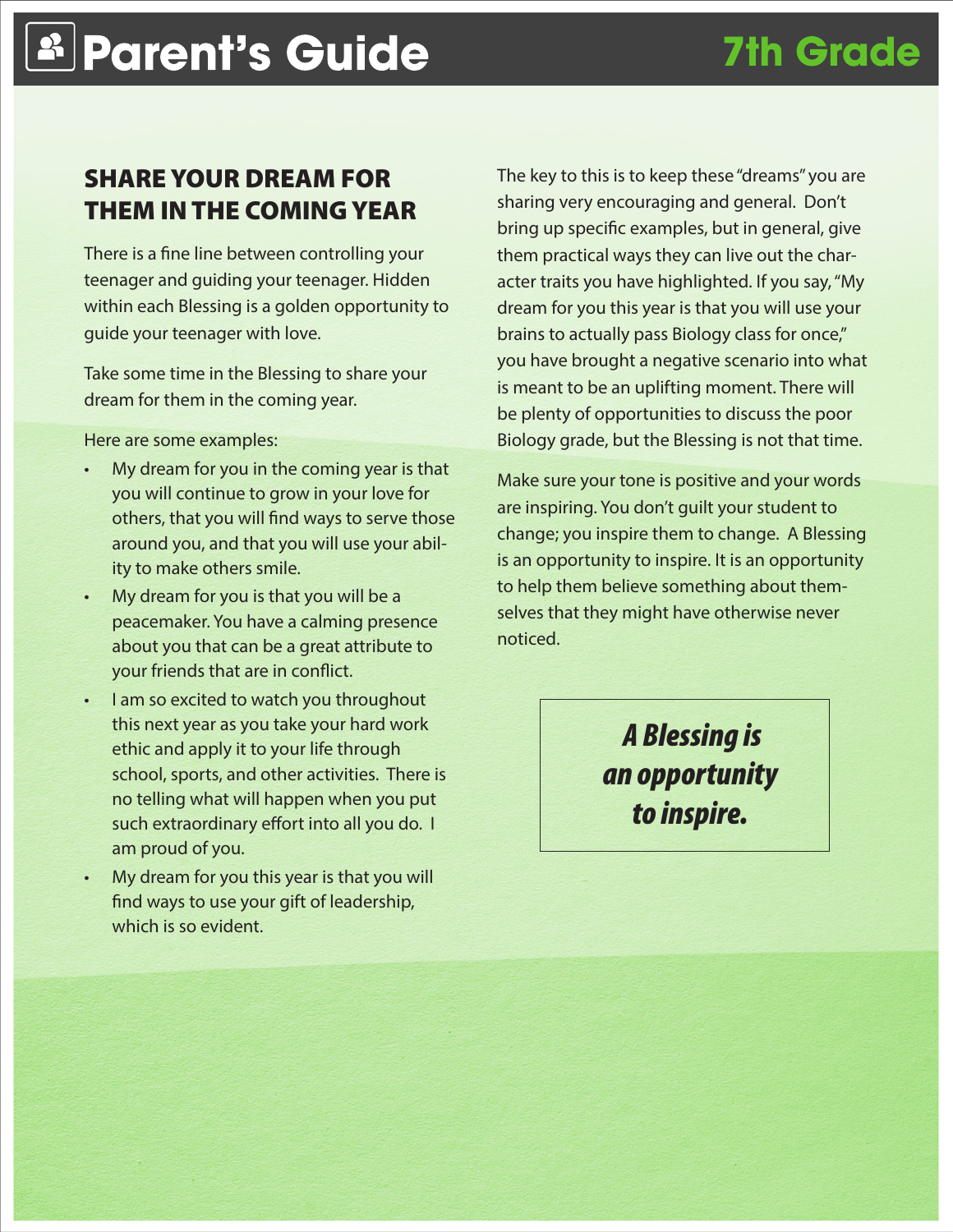### GIVE AN EXAMPLE OF SOME-ONE THEY REMIND YOU OF

Younger teenagers especially will receive your Blessing when you compare them to someone they admire. This is a concrete comparison that might make vivid the attribute you are trying to ascribe to them.

If you do this, you want to make sure this is a person that your student will know and admire. Don't just use someone as an example that you like, but make sure it is an inspirational figure to your teenager.

#### *Here are some examples:*

- You remind me of your grandfather. He was one of the kindest men I have ever met. I sometimes have to do a double-take when I see the way you treat people. It looks so much like the way he treated people.
- I am sure you have heard of Martin Luther King Jr. He was a man of peace. When the whole world wanted to respond to racism in violence, he taught a nation to respond with love. I see his spirit in you.
- • Your natural beauty is something I have seen before in the face of your mother. She is beautiful inside and out, and you were given that same gift.
- In the Bible there is a man named Joshua. He was known to be a man of great courage. I often look at you and see that same kind of courage. You remind me of Joshua.

These comparisons can be so powerful in the life of your teenager. I have seen teenagers receive a Blessing like this, and the person they were compared to becomes a hero to them.

### THE POWER OF USING SYMBOLS IN YOUR BLESSING

One great addition to your teenager's Blessing would be to include a symbol. This is another concrete way to get your point across to your teenager. Whatever character trait you are seeking to communicate can usually be represented by some sort of symbol. If you present that to your teenager during their Blessing, it will be something that they can hold onto for the rest of their lives.

Here is a great tip for giving your Blessing: Write down your Blessing and read it to your teenager. It will calm your nerves, and you can give it to them as a keepsake, so they can read your words over and over.

You can give your teenager a family heirloom, a gift, or an object that you attach meaning to. The point of the symbol would be for them to be able to hold it in their hands and remember the Blessing it represents. Using a symbol will help the words of your Blessing last.